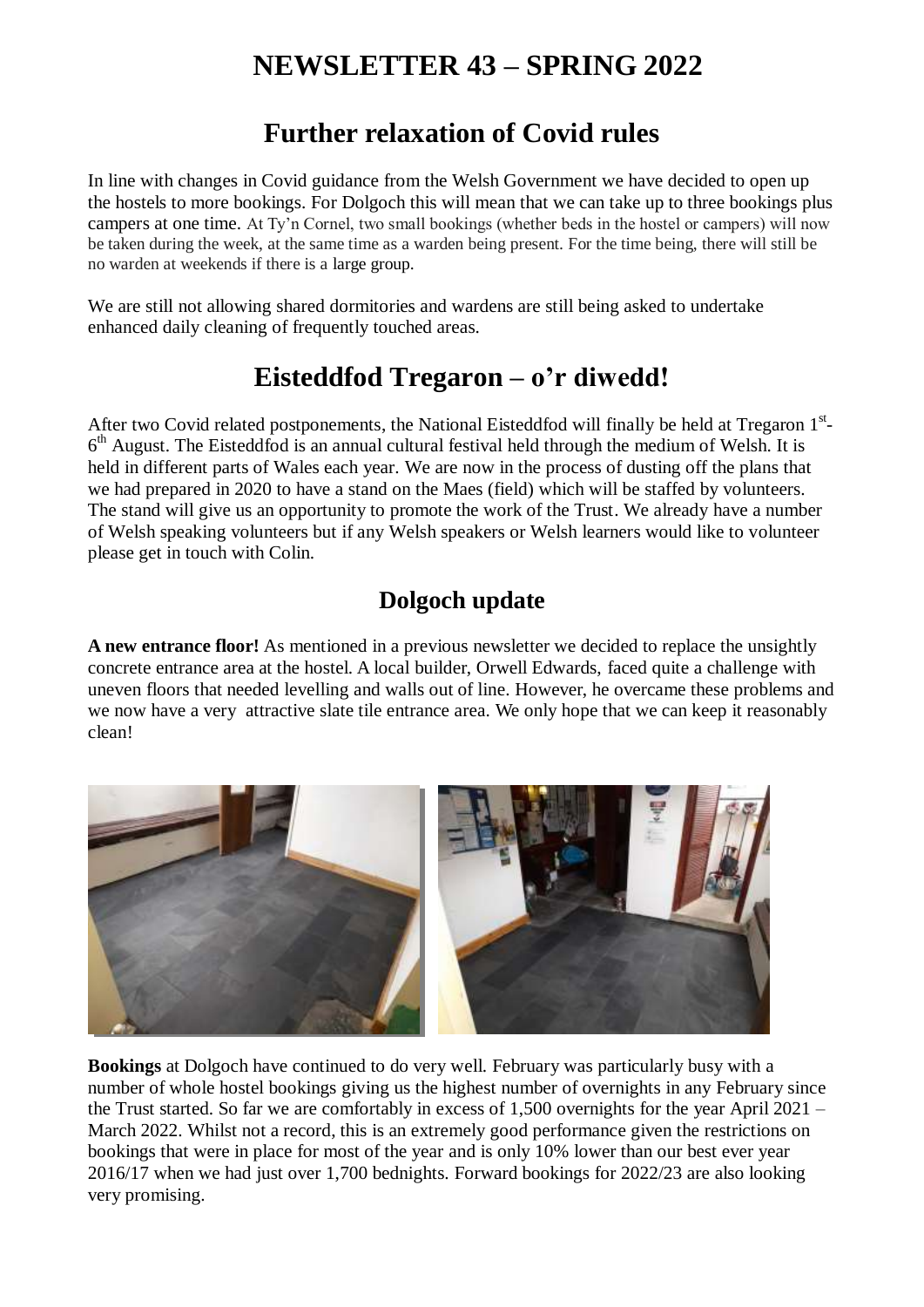**New bedding**. We took delivery of the new bedding and this is now being used in the hostel. We ordered 40 sets but have kept back a further 40 of the older bedding as a back up. Some of the older bedding will be going to Ty'n Cornel and the rest to a charity in North Wales which helps low income families and individuals.

**"Work party"**. In March we were able to have a work party for the first time in two years. Covid restrictions on the sharing of dormitories meant that we were restricted on numbers. Nevertheless we managed to get through lots of necessary work. The track was repaired (154 holes were filled in!), the ditch along the track was kept clear, and lots of kindling produced. Inside, the unsightly mould that had accumulated on several of the walls was removed and the affected dormitory walls were painted as well as one of the toilets and the entrance area. A thorough spring clean of the hostel was also undertaken. Many thanks to Richard Ward, Lyn and Owen Rook, Nic Fieldhouse, John Motley and Frances Passey.



### **Ty'n Cornel Update**

We've pressed the "Go" button to build the shepherd's hut! Orders have been placed for the hut itself and for the required groundwork and electrical work. The hostel's electricity supply is being upgraded from 100 Amps to 200 Amps, to provide capacity for the hut and for the installation of a charging point for electric vehicles. It's been quite a challenge finding tradesmen to do the work because they're all busy – we're now onto our fourth electrician! The hut will be assembled on-site in July.

Richard and Janet have visited the hostel several times over the winter to meet candidate tradesmen, and several other jobs have been fitted into these visits. The kitchen has been decorated ready for the new season, ditches have been dug out, and some potholes in the track near the hostel have been repaired. We've replaced components of the satellite receiver twice.

The track is currently only open to vehicles as far as the hostel, because of severe erosion on the section across the mountain to Soar y Mynydd. Richard is in contact with the Council about repairs, which are needed at several points along the track.

A good number of groups have stayed at Ty'n Cornel this autumn and winter. Several intrepid cyclists stayed in November and December. One visitor sent us this atmospheric photograph showing the road from the hostel in a low winter sun.